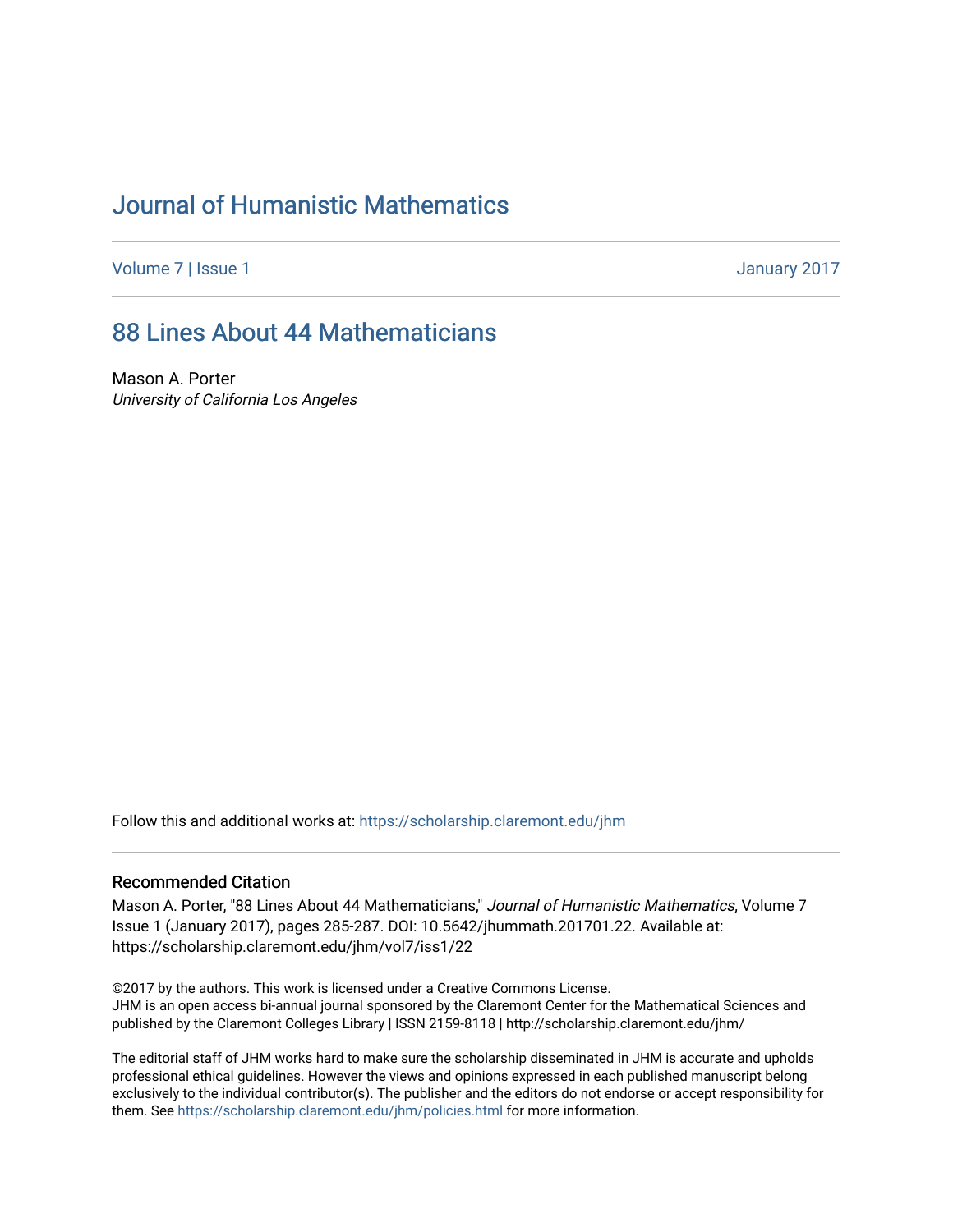### 88 Lines About 44 Mathematicians

Mason A. Porter

mason@math.ucla.edu

- 1. The song below is a parody of 88 Lines About 44 Women by The Nails.
- 2. Biographies of all of the mathematicians mentioned below are available at [http:](http://turnbull.mcs.st-and.ac.uk/~history/) [//turnbull.mcs.st-and.ac.uk/~history/](http://turnbull.mcs.st-and.ac.uk/~history/). My choices reflect a combination of importance, personal taste and favoritism, and convenience (and have a mostly modern twist). These 44 mathematicians are in no way meant to reflect the "top" 44 possibilities or anything of the sort.
- 3. Acknowledgement: I thank Lowell Beineke for ensuring that I spelled Leibniz correctly.

#### Lyrics

Carl Gauss the child prodigy gained fame for counting and results aplenty. Bourbaki was a different type, he was one who represented many. Zeeman likes singularities, he put on a catastrophic show. Smale proved nontrivial theorems on the sands of Rio.

Dodgson had a different name, he designed a wonderland. Fermat liked to play with numbers, a bigger margin or smaller hand? Knuth had this special way of turning math into a paper. Mark Kac was into spectral theory, hearing drum shapes were his caper.

Einstein was an archetype, 1905 was his miracle year. Landau's books are very famous, most "new" results are already in here. :) Isaac Newton invented calculus, future work has been derivative. Gottfried Leibniz was also around, he too had calculus to give.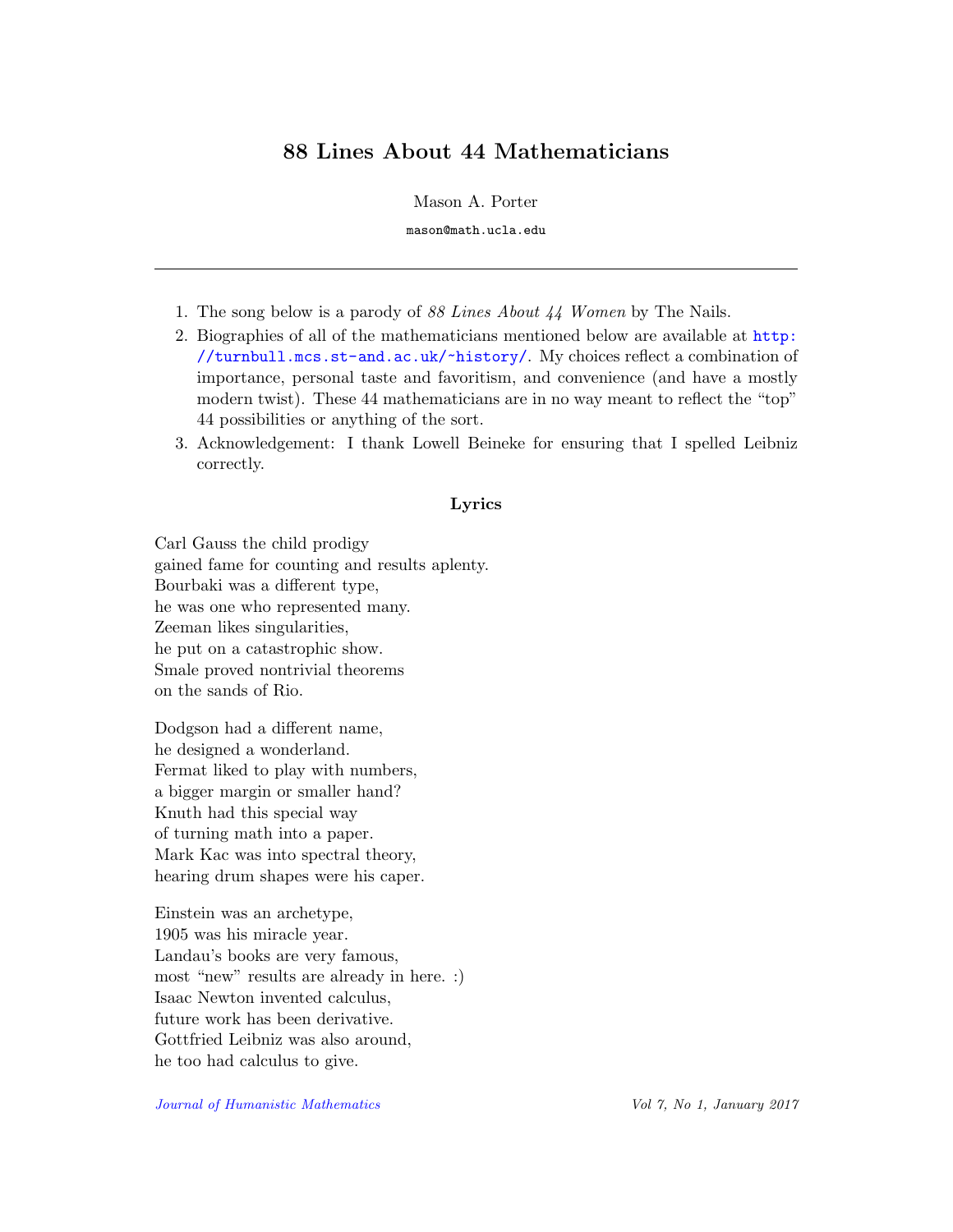Coxeter insisted he was not a ship, he preferred geometry. Chern also liked that stuff, he even brought us MSRI. Edward Lorenz gave us butterflies and helped to dawn the age of chaos. Poincaré also saw that path, sans computers he started that craze!

Fourier transformed periodic functions, oscillations gave him his kicks. Gibbs was a phenomenon, a father of statistical mechanics. Bessel functioned as an astronomer, though he was a mathematician too. Fredholm gave an alternative, how many solutions are there for you?

Emmy Noether was a pioneer, she did a lot with symmetry. George Birkhoff studied many topics, e.g., he liked ergodicity. Mary Cartwright spanned pure and applied, she helped pioneer systems dynamical. Serge Lang was quite prolific, he wouldn't suffer fools at all.

Uh-uh. Not Serge Lang.

Hilbert tried to make things simple, by enumerating 23 problems. Cauchy however was quite complex, studying elasticity and integrals. von Neumann fathered computation, though that isn't close to all he did. Turing was into algorithms, into culture his machine has slid.

Stokes liked math and physics, he produced fluid equations bona fide. Gödel wasn't quite complete, a major feat, I must confide. Möbius wrought a geometric strip, we no longer need orientation. Ito's interesting obsession was stochastic differential equations.